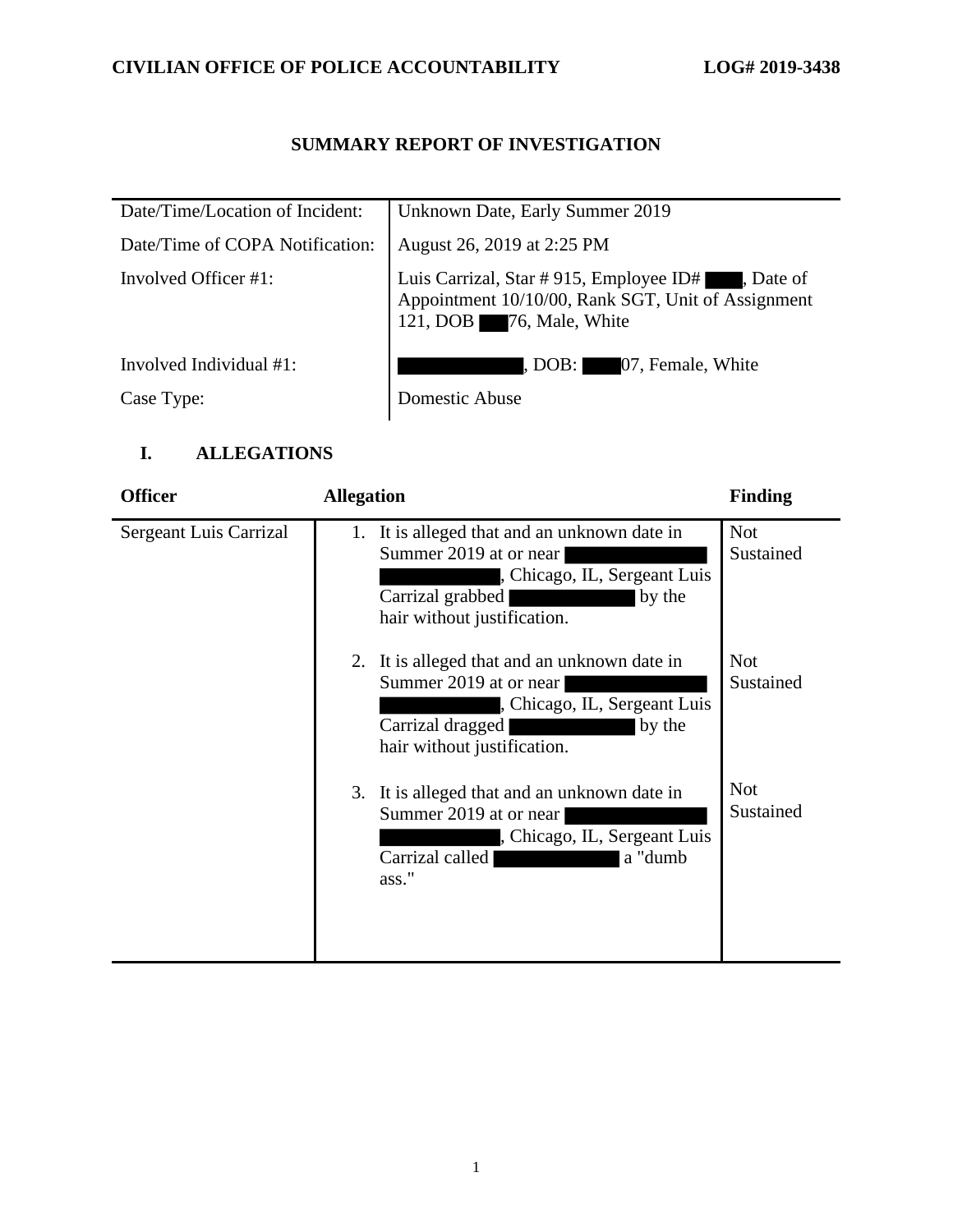#### **II. SUMMARY OF EVIDENCE<sup>1</sup>**

On August 26, 2019, COPA received notice of a child abuse complaint made to DCFS. The notice alleged that Sergeant Luis Carrizal (Sergeant Carrizal), after an argument with his 11 year-old daughter,  $($  ), about her grades grabbed by the hair, dragged her across the room, and called her a "dumbass."<sup>2</sup>

COPA investigators interviewed 's mother, Chicago Police Officer Jenelyn Figueroa (Officer Figueroa), on March 17,  $\overline{2020^3}$  and again on November 3, 2020.<sup>4</sup> During these interviews, Officer Figueroa stated that Sergeant Carrizal is **interviews** is biological father, though she is the sole custodial parent. Officer Figueroa to investigators that she has not witnessed any abuse of by Sergeant Carrizal, because she is never with them when they are together. However, after visits with Sergeant Carrizal seems moody, withdrawn.

Officer Figueroa first learned of the alleged incident of physical abuse when 's therapist contacted her. The therapist met with Officer Figueroa and informed jointly and informed Officer Figueroa of the abuse allegations. **did** not deny the allegations. Officer Figueroa confirmed that a DCFS investigation found the alleged abuse had occurred. Since then, Officer Figueroa continues to allow to visit with Sergeant Carrizal. Officer Figueroa is not present during the visits, but she now waits parked nearby until is ready to leave.

Finally, Officer Figueroa refused to allow COPA to interview , nor would she sign a release for COPA to obtain applicable DCFS investigation.

In his statement to COPA, Sergeant Carrizal<sup>5</sup> stated that he is statement of that he and Officer Figueroa do not have a formal custody arrangement with the courts; however, Officer Figueroa is the primary custodial parent. Sergeant Carrizal visits in person with about once a week. However, due to Covid-19 and his work schedule, it has been difficult lately to visit , but he talks or texts with her over the phone daily. He described their relationship as good, though he noted some increased tension since become a teenager.

When asked about the abuse allegations, Sergeant Carrizal told investigators that he first became aware of the DCFS investigation when he received notice of the investigation during late August of 2019. Subsequently, when he was informed that the DCFS investigation had made a finding of "Indicated," he filed for an appeal. After a brief hearing, the DCFS unfounded the case. Sergeant Carrizal supplied COPA with a copy of the final order from the hearing.<sup>6</sup>

<sup>&</sup>lt;sup>1</sup>COPA conducted a full and complete investigation of this matter, including the interview of all pertinent civilian and officer witnesses, and the collection and review of digital, documentary, and forensic evidence. As part of COPA's ongoing efforts to increase case closure capacity, certain cases opened under IPRA are summarized more succinctly in a Modified Summary Report of Investigation, pursuant to COPA Guideline Modified Summary Report of Investigation Template and Approvals, effective February 13, 2019.

 $2$  Att. 1 & Att. 2

 $3$  Att. 5

 $4$  Att. 6

<sup>5</sup> Att. 7

<sup>6</sup> Att. 10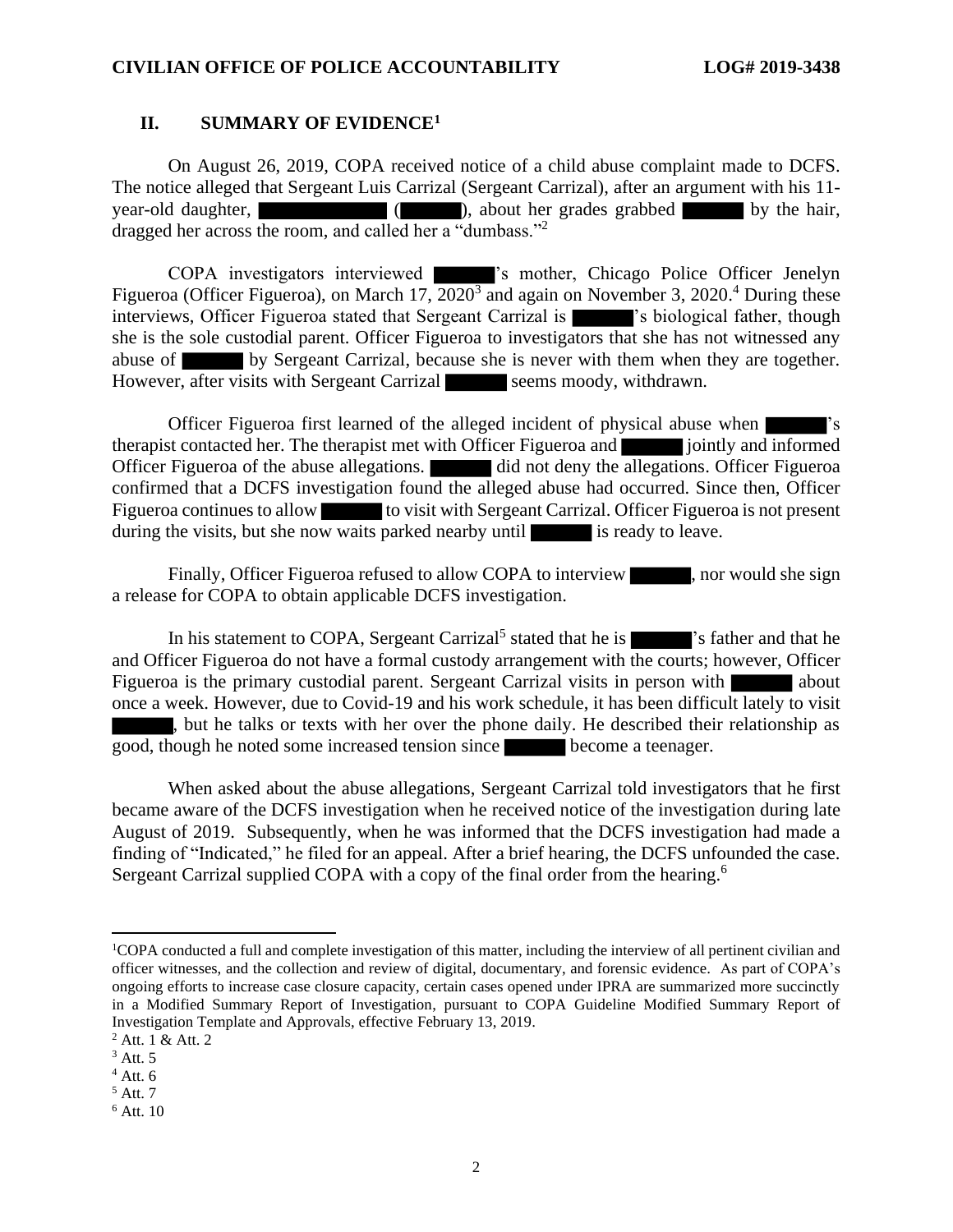Sergeant Carrizal stated that the incident alleged in the DCFS investigation did not happen during the Summer of 2019; the incident happened early in 2018. Sergeant Carrizal explained that he had been monitoring 's grades through the Chicago Public Schools' website. As such, he knew that progress reports or grades were due out. When came to visit him, he asked for her report card. She told him no. Later that evening, Sergeant Carrizal found a copy of 's report card (which reported multiple failing grades) in her book bag. Sergeant Carrizal then confronted in her bedroom where he grabbed 's hair near the side of her head. He grabbed a small amount of hair, just enough – a pinched between his index finger and thumb. He then walked her fifteen feet to the living room. During that time, cry out in pain or say anything. She also did not fall or drag her feet. He explained that he did this to discipline **a**, as he felt spanking or other physical discipline would have been inappropriate. He then verbally confronted her about lying to him and failing her classes. Finally, denied ever calling names and refused to sign a release for applicable DCFS investigation records.

#### **III. ANALYSIS AND CONCLUSION**

COPA finds Allegation 1 and 2 against Sergeant Luis Carrizal are Not Sustained. The evidence available to COPA in this case was limited. COPA was unable to interview or review any records related to the DCFS investigation of the incident. The only possible known witness COPA interviewed was Officer Figueroa. However, Officer Figueroa stated that she never witnessed any physical or verbal abuse towards by Sergeant Carrizal, nor has ever spoken to her directly about the incident. However, she did report that did not deny the alleged abuse/incident to her therapist

Based on Sergeant Carrizal's statement, he admittingly grabbed by the hair and walked her fifteen (15) feet from her bedroom to the living room. However, Sergeant Carrizal's description of the incident and his stated motivation for his actions describes conduct which *may have been* permissible parental discipline. In Illinois, courts consider a number of factors when determining if physical discipline rises to the level of abuse. Specifically, courts have considered whether there was injury, location of the physical punishment, context of the situation, and the state of mind of the parent.<sup>7</sup>

In this instance, a limited amount of evidence reviled no physical injury to **The**. The DCFS's finding was changed from Indicated to Unfounded. Furthermore, COPA was unable to interview or review records related to the DCFS's investigation. Based on this overall lack of evidence, COPA finds there is not clear and convincing evidence to support a finding of Exonerated. Conversely, this same lack of evidence also fails to establish physical abuse by a preponderance. Accordingly, allegations 1 and 2 are Not Sustained.

Finally, allegation 3 against Sergeant Carrizal is Not Sustained. Sergeant Carrizal denied allegations 3, and, equally important, there was a lack of evidence to establish by a preponderance that Sergeant Carrizal called **a** 'dumbass' or any other derogatory name

<sup>7</sup> *In re F.W.*, *261 Ill.App.3d 894*, 903, *634 N.E.2d 1123*, 1128-1129 (Ill. App. Ct. 4th Dist. 1998).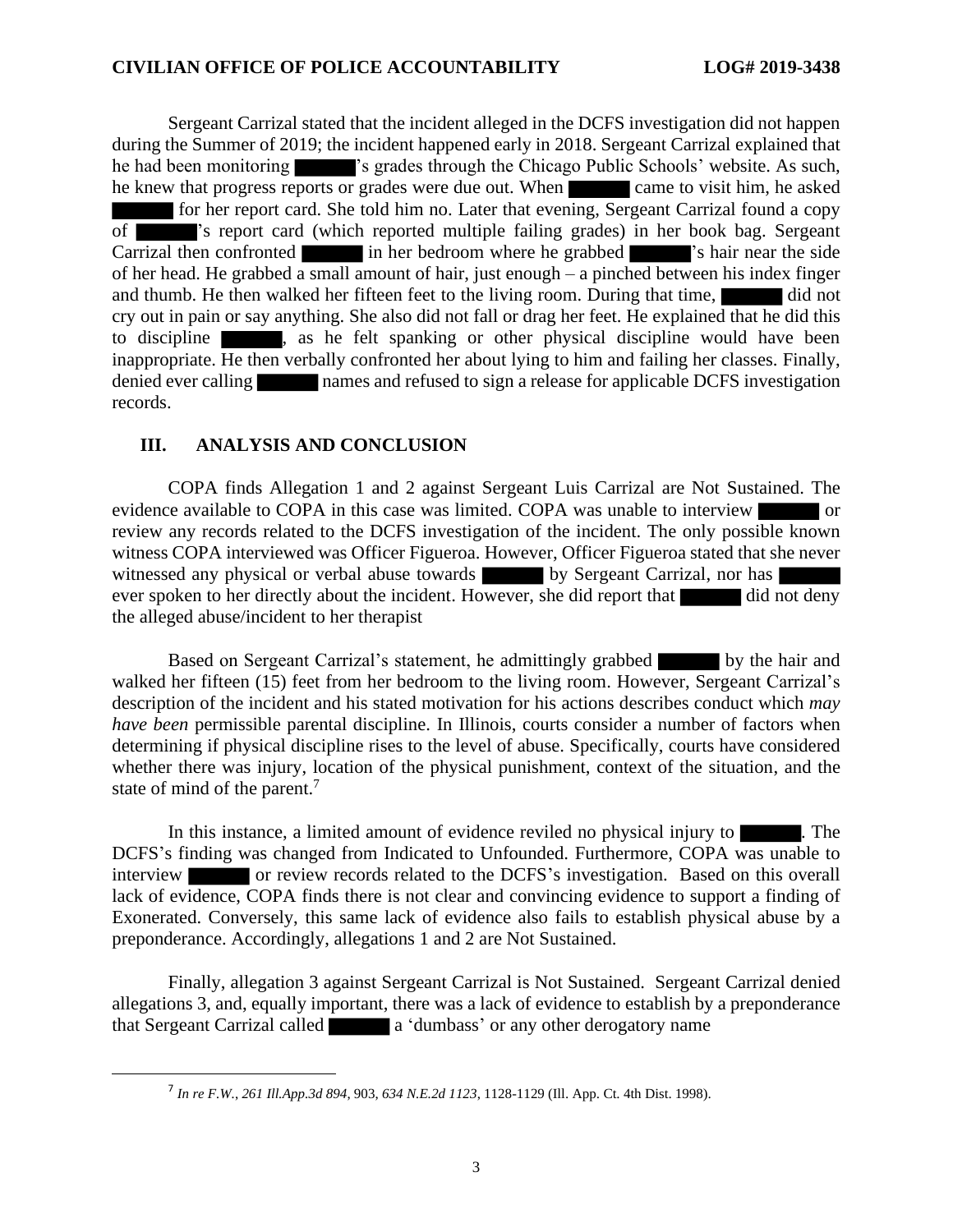Approved:

\_\_\_\_\_\_\_\_\_\_\_\_\_\_\_\_\_\_\_\_\_\_\_\_\_\_\_\_\_\_\_\_\_\_ \_\_\_\_\_\_\_\_\_\_\_\_\_\_\_\_\_\_\_\_\_\_\_\_\_\_\_\_\_\_\_\_\_\_

3/4/2021

Matthew Haynam *Deputy Chief Administrator – Chief Investigator* Date